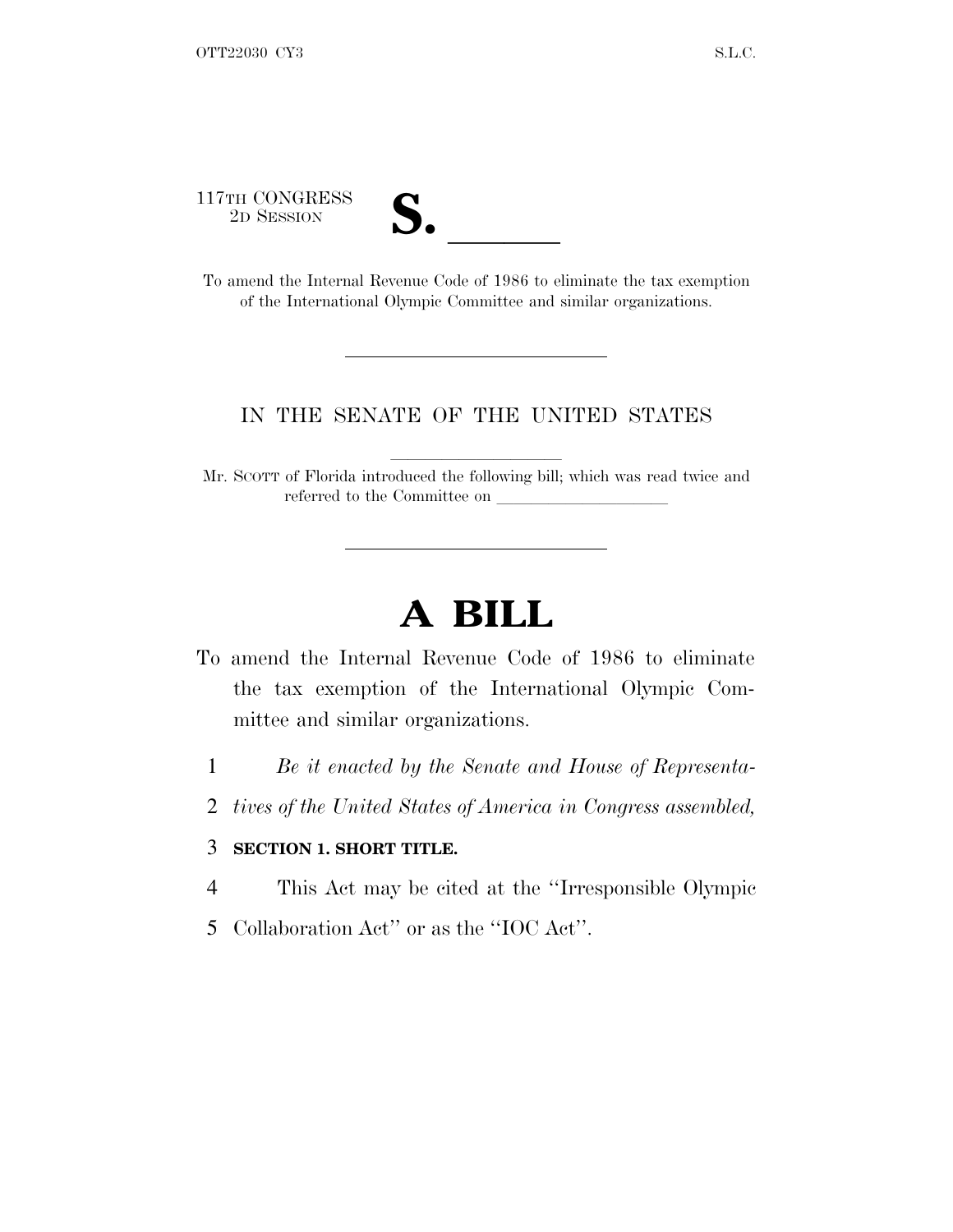$\mathfrak{D}$ 

## **SEC. 2. ELIMINATION OF TAX EXEMPTION FOR THE INTER- NATIONAL OLYMPIC COMMITTEE AND SIMI-LAR ORGANIZATIONS.**

 (a) I<sup>N</sup> GENERAL.—Section 501 of the Internal Rev- enue Code of 1986 is amended by adding at the end the following new subsection:

 ''(s) ELIMINATION OF TAX EXEMPTION FOR INTER- NATIONAL OLYMPIC COMMITTEE AND SIMILAR ORGANI- ZATIONS.—If any organization or entity for any taxable year—

 $\mathcal{L}(1)$  has the primary purpose of international, multi-sport, athletic competitions, and

13 ''(2) has gross receipts in excess of \$100,000,000 for any of the 3 preceding taxable years,

 such organization shall not be treated as described in sub- section (c)(4) for such taxable year; and no successor of any organization or entity which was described in such subsection and ceases to be so described by reason of the enactment of this subsection shall be treated as described in any paragraph of subsection (c) for any subsequent tax-able year.''.

 (b) SPECIAL RULE FOR TREATIES.—Nothing in sec- tion 894 or 7852(d) of the Internal Revenue Code of 1986 or in any other provision of law shall be construed as per-mitting an exemption, by reason of any treaty obligation